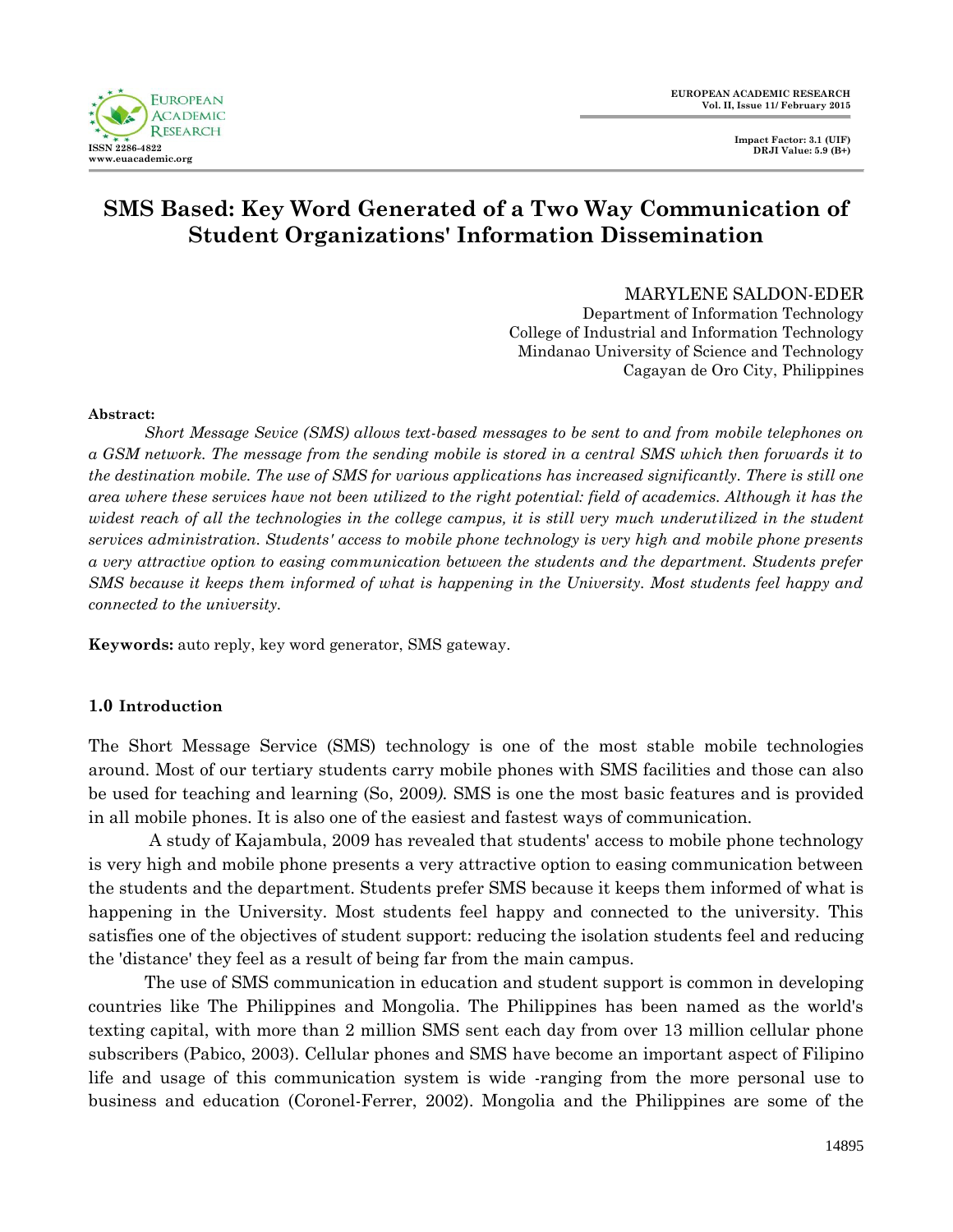Marylene Saldon-Eder *-* **SMS Based: Key Word Generated of a Two Way Communication of Student Organizations' Information Dissemination**

countries where technology has been noted to have the most in terms of using texting as a possible tool in providing education (Ramos, 2006).

Another study conducted by Mengawade and Magul, 2013 cited that use of SMS for various applications has increased significantly. There is still one area where these services have not been utilized to the right potential: field of academics. Although it has the widest reach of all the technologies in the college campus, it is still very much underutilized in the student services administration.

The Supreme Student Council (SSC) is a student Autonomous Governing Body the partner of the institution which actively participates in making every university competent, responsive and accessible to all. Students' organization uses an SMS-based system that helps them to propagate the school events, updates the information to all students through SMS. Since SSC is considered as the highest governing student body of the university, they are the one who is capable of interacting with the students through informing them about the upcoming special events, and important information about the school, in order for the students to know and be aware of those things.

This study designs a mobile android application that will disseminate SMS to the students with just one press of the "send" button. EnvayaSMS is a SMS gateway running entirely as an Android application. It forwards incoming SMS messages to server mode on internet, and sends outgoing messages from the web server to other phones. People with any type of mobile phone can send SMS.

# **2.0 Methodology**

### **2.1 Design and Development**

### 2.1.1 Designing a keyword generated application

Development process of the study, namely, design a keyword generated application, develop a portable mobile application, and evaluation of the system.

A keyword generated application is designed to integrate keywords to be used in the specific events.

2.1.2 Developing a portable mobile application

The software and programming language used to develop a portable mobile application includes PHP, Bootstrap 3.0, XAMMP, CodeIgniter, and Sublime Text.

### **2.2 Results and Discussions**



**Figure 3. Screenshot of an Auto Reply Messaging**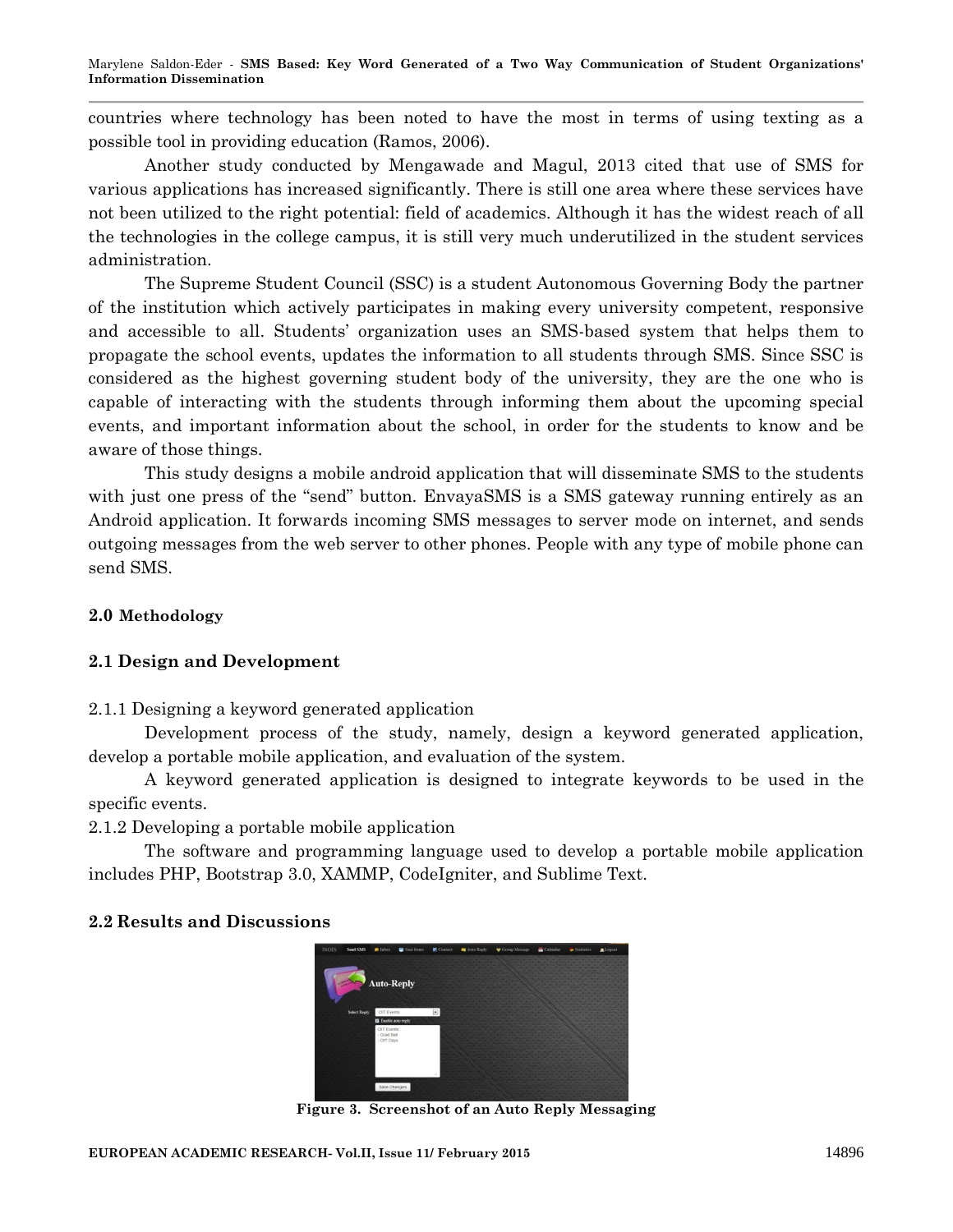Marylene Saldon-Eder *-* **SMS Based: Key Word Generated of a Two Way Communication of Student Organizations' Information Dissemination**

Figure 3 shows the design for auto reply messages on the inquired keywords. The information of the specific keywords can be updated in the interface and retrieved to the database.



**Figure 4. Wi-Fi Devices**

|                                                    | Mary <mark>fi</mark>  | $\overline{\phantom{a}}$ |  |  |  |  |  |  |  |
|----------------------------------------------------|-----------------------|--------------------------|--|--|--|--|--|--|--|
| <b>Settings</b>                                    |                       |                          |  |  |  |  |  |  |  |
| Wi-Fi Name                                         | <b>ISOIS</b>          |                          |  |  |  |  |  |  |  |
| Password                                           |                       | View                     |  |  |  |  |  |  |  |
| View Network Connections to Setup Internet Sharing |                       |                          |  |  |  |  |  |  |  |
| <b>Help</b>                                        |                       |                          |  |  |  |  |  |  |  |
| Maryfi How to use                                  |                       |                          |  |  |  |  |  |  |  |
| <b>About Maryfi</b>                                |                       |                          |  |  |  |  |  |  |  |
| Support                                            |                       |                          |  |  |  |  |  |  |  |
| <b><i>I</i></b> Network Status                     |                       |                          |  |  |  |  |  |  |  |
| Maryfi:<br>On                                      |                       | <b>Stop Hotspot</b>      |  |  |  |  |  |  |  |
|                                                    | Intemet: Disconnected |                          |  |  |  |  |  |  |  |

# **Figure 5.Maryfi**

Figure 4 shows Other Wi-fi enabled devices including laptops, smart phones can see and join Maryfi hotspot just like any other Wi-fi access point are kept safe and secure by passwordprotected WPA2 Encryption.Figure 5 shows the interface of Maryfi Hotspot.

| <b>EnvayaSMS: Log View</b>                                                                                                                                                                                                                                                                                                                                                                                                                                              |
|-------------------------------------------------------------------------------------------------------------------------------------------------------------------------------------------------------------------------------------------------------------------------------------------------------------------------------------------------------------------------------------------------------------------------------------------------------------------------|
| <b>EnvayaSMS running (09355172927)</b><br>New messages will be forwarded to server                                                                                                                                                                                                                                                                                                                                                                                      |
| <b>BUILDIOU ANNI</b><br><b>Checking for messages</b><br><b>Checking for messages</b><br><b>Checking for messages</b><br>Sending SMS<br><b>Notifying server SMS sent successfully</b><br><b>Checking for messages</b><br>Checking for messages<br><b>Checking for messages</b><br>[9:14:00 AM]<br><b>Checking for messages</b><br>Checking for messages<br><b>Received SMS</b><br>Sending SMS<br>Checking for messages<br>SMS sent successfully<br>Checking for messages |
|                                                                                                                                                                                                                                                                                                                                                                                                                                                                         |

**Figure 6. EnvayaSMS Log View**

Figure 6 shows EnvayaSMS a SMS gateway running entirely as an Android application. Showing the log view interface of EnvayaSMS in Figure 6, it forwards incoming SMS to a web server, and sends outgoing messages from the web server to other phones.

# **3. Evaluation Survey**

Survey questionnaire were given to selected students of MUST from different colleges namely CIIT, CAS, CEA, and CPSEM to test the functionality and accurateness of ISOIS System.

**Table 1. Respondents' response in terms of receiving confirmation message.**

|                       |      | $CIII$ (10)        |      |          |      | CAS(5)             |      | CEA(5)         |  | CPSEM $(5)$ |  |
|-----------------------|------|--------------------|------|----------|------|--------------------|------|----------------|--|-------------|--|
| Choices               | Yes  | $\overline{N}_{O}$ | Yes  | No       | Yes  | $\overline{N_{O}}$ | Yes  | N <sub>O</sub> |  |             |  |
| Relative<br>Frequency | 10   | $\mathbf{O}$       | 5    | $\Omega$ | 5    | $\Omega$           | 5    | $\theta$       |  |             |  |
| Percentage            | 100% | 0%                 | 100% | 0%       | 100% | 0%                 | 100% | 0%             |  |             |  |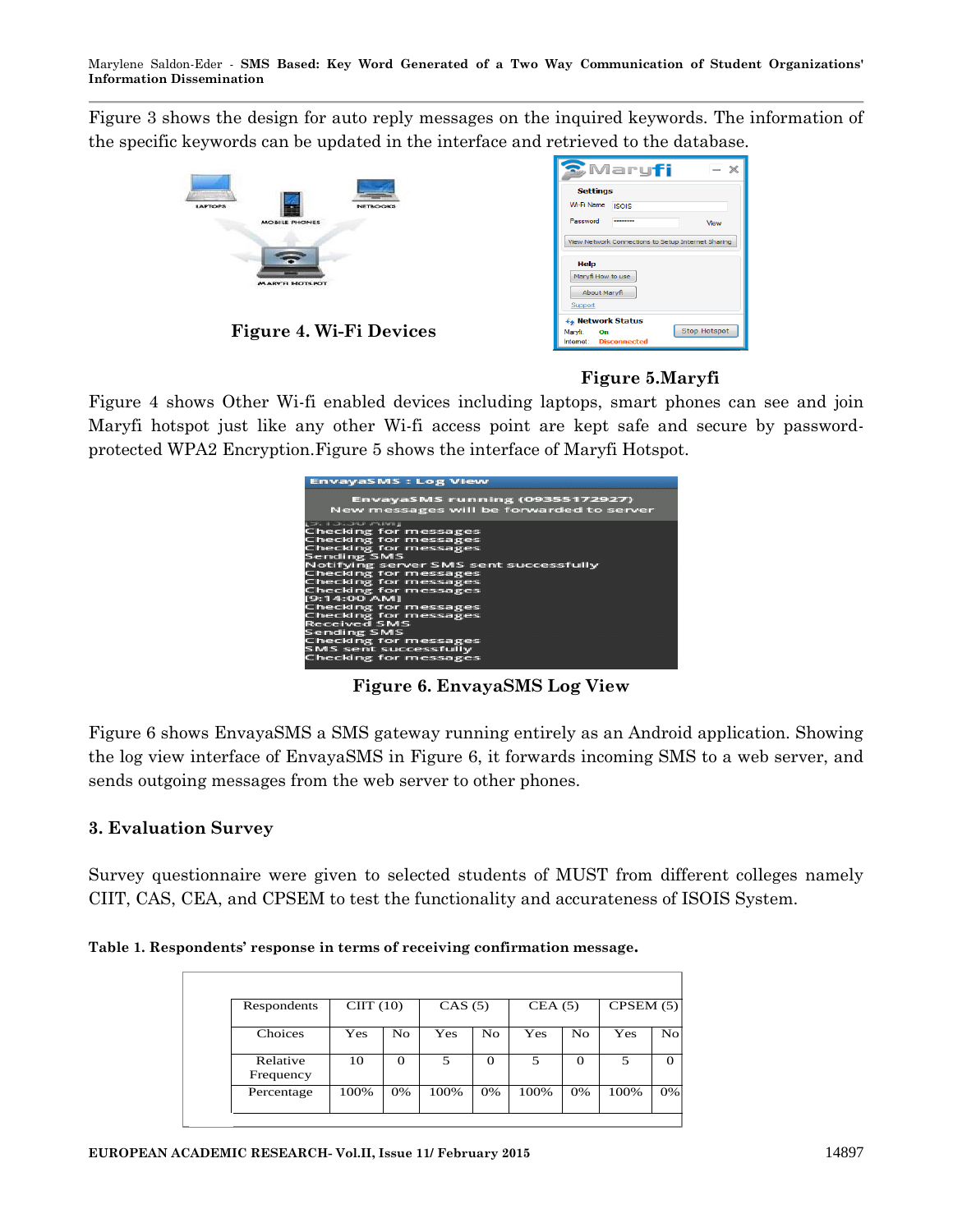Table 1, shows the responses of the respondents that 100% of CIIT, CAS, CEA and CPSEM received the confirmation message after they have been registered to the ISOIS system.

| Respondents           | $ClIT (10)$ CAS $(5)$ |                                |     |    |     |    | $CEA(5)$ $CPSEM(5)$ |     |
|-----------------------|-----------------------|--------------------------------|-----|----|-----|----|---------------------|-----|
| Choices               | Yes                   | No                             | Yes | No | Yes | No | Yes                 | No  |
| Relative<br>Frequency | 8                     |                                | 3   |    | 3   |    |                     |     |
| Percentage            |                       | $80\%$ 20% 60% 40% 60% 40% 80% |     |    |     |    |                     | 20% |
|                       |                       |                                |     |    |     |    |                     |     |

Table 2 shows the respondents who tried texting using their appropriate keyword given. 80% from CIIT selected the appropriate keyword and 20% tried not to text the appropriate keyword, while CAS and CEA has 60% that texted the selected keyword and CPSEM has 80% that tried texting using the given keyword they have received.

**Table 3. Respondents' response who received reply from the system.**

| Respondents           | ClIT(10) |                | CAS(5) |                | CEA(5) |     | CPSEM $(5)$ |     |
|-----------------------|----------|----------------|--------|----------------|--------|-----|-------------|-----|
| Choices               | Yes      | N <sub>o</sub> | Yes    | N <sub>0</sub> | Yes    | No  | Yes         | No  |
| Relative<br>Frequency | 8        | 2              | 3      | 2              | 3      | 2   | 4           |     |
| Percentage            | 80%      | 20%            | 60%    | 40%            | 60%    | 40% | 80%         | 20% |
|                       |          |                |        |                |        |     |             |     |

Table 3 shows the respondents' response when asked if the system replied to them. Based on the overall evaluation results, 80% of the CIIT and CPSEM students and 60% from CAS and CEA received a reply. Moreover, only 20 to 40% of students from all colleges did not receive a reply, since they did not tried texting the system.

**Table 4** Respondents' response in receiving replied message of the specific events.

| Respondents $ClIT(10)$ |     |                | CAS(5) |     |     | CEA(5)         | CPSEM(5) |     |  |
|------------------------|-----|----------------|--------|-----|-----|----------------|----------|-----|--|
|                        |     |                |        |     |     |                |          |     |  |
| Choices                | Yes | N <sub>0</sub> | Yes    | No  | Yes | N <sub>0</sub> | Yes      | No  |  |
|                        |     |                |        |     |     |                |          |     |  |
| Relative               | 8   | 2              | 3      | 2   | 3   | 2              | 4        |     |  |
| Frequency              |     |                |        |     |     |                |          |     |  |
| Percentage             | 80% | 20%            | 60%    | 40% | 60% | 40%            | 80%      | 20% |  |
|                        |     |                |        |     |     |                |          |     |  |